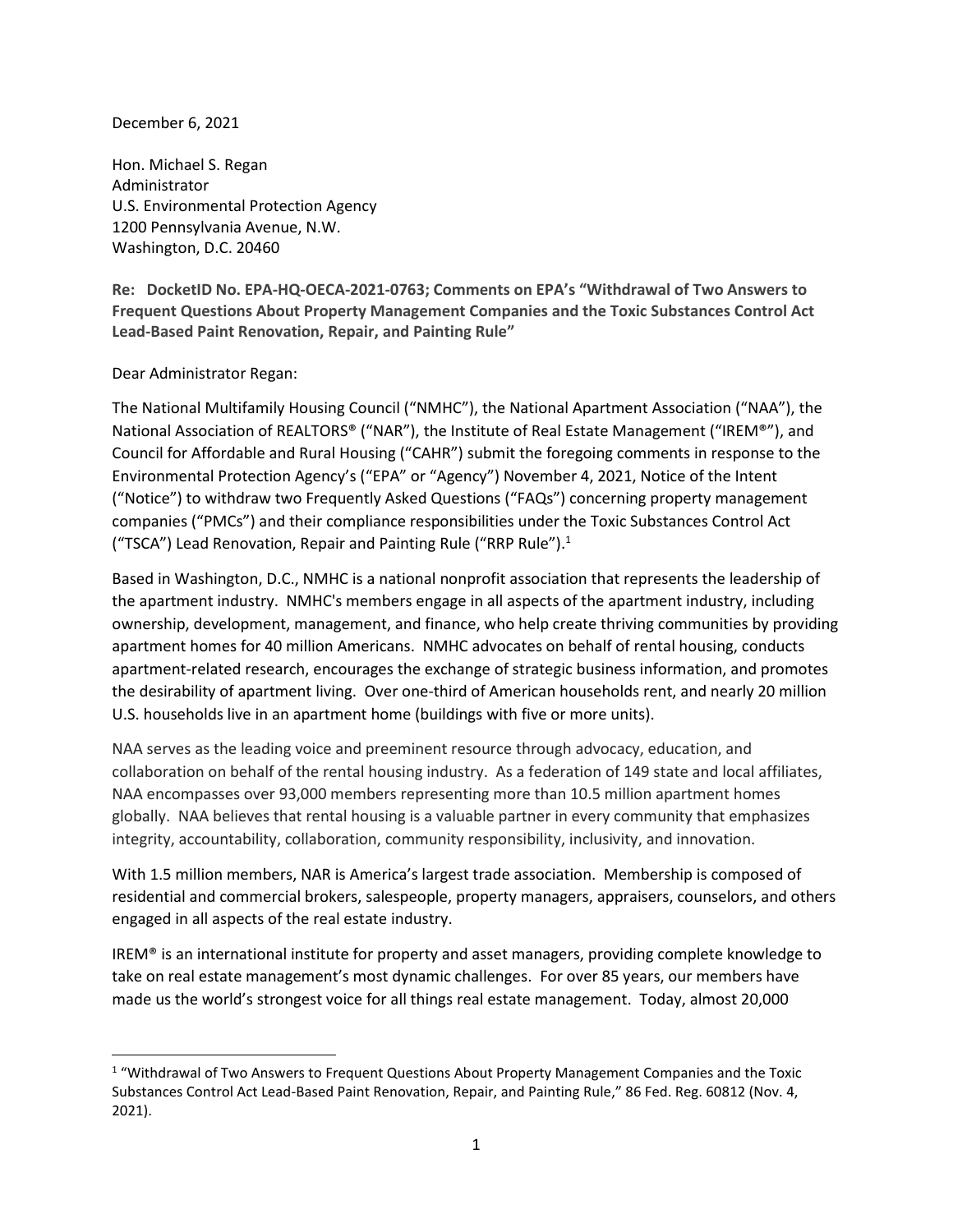leaders in commercial and residential management call this home for learning, certifications, and networking.

CARH is a national industry trade association with headquarters in Alexandria, Virginia. For over 40years, CARH has represented the interests of for-profit and non-profit builders, developers, management companies, and owners, as well as financial entities and suppliers of goods and services to the affordable rental housing industry in rural communities throughout the country.

The members of our organizations are deeply committed to providing safe, affordable, and accessible housing. Therefore, our members provide quality apartment homes across the nation and invest in worker training, lead inspections, disclosure activities, and staff and resident education, to support the national goal of eliminating childhood lead poisoning.

Our organizations have been actively engaged with the Agency on rulemakings under the Residential Lead-Based Paint Hazard Reduction Act, including the RRP Rule. Our members participated in Small Business Regulatory Enforcement Fairness Act (SBREFA) panels on the development of the RRP Rule. Our organizations worked with EPA to educate the industry on the requirements of lead-safe work practices, including sponsoring education and training sessions. We have also engaged in periodic stakeholder meetings specifically on the RRP Rule with the Agency prior to March 2020. With this history of long-standing, constructive engagement, we were surprised and disappointed that EPA failed to consult with us prior to issuing the Notice. Not only does it ignore the statutory mandate to work together, but it also undermines the significant relationships that we have built together to protect the most vulnerable among us from lead exposure.

As set forth below, EPA's Notice violates the clear text of TSCA Section 402, the terms of the RRP Rule, and the Administrative Procedure Act ("APA"). **The Agency simply cannot use the FAQs as a means to change the substantive requirements and applicability of the RRP Rule.** Instead, EPA must first publish for notice and comment proposed changes to the RRP Rule and include legal, technical, and policy justifications for those changes. If such justifications exist, after meaningful consideration of the comments submitted, only then could EPA issue potential revisions to the RRP Rule.

Given these legal deficiencies, we respectfully request that EPA expeditiously withdraw the Notice and consult with stakeholders to collaborate together on how to address the issues that EPA identified in the Notice.

# **Statutory and Regulatory Background**

Section 402(a) of TSCA required the EPA Administrator to "promulgate final regulations governing *leadbased paint activities* to ensure that individuals *engaged in such activities* are properly trained; that training programs are accredited; and that contractors *engaged in such activities* are certified."<sup>2</sup> Section 402(c) directed the EPA Administrator to revise these regulations and apply them to renovation or remodeling activities in target housing, public buildings constructed before 1978, and commercial buildings that create lead-based paint hazards.<sup>3</sup> EPA needed to "determin[e] which contractors are *engaged in such activities*" by utilizing the results of a study conducted under the same section of TSCA

 $2$  15 U.S.C. § 2682(a) (emphasis added).

<sup>3</sup> *Id.* § 2682(c)(3).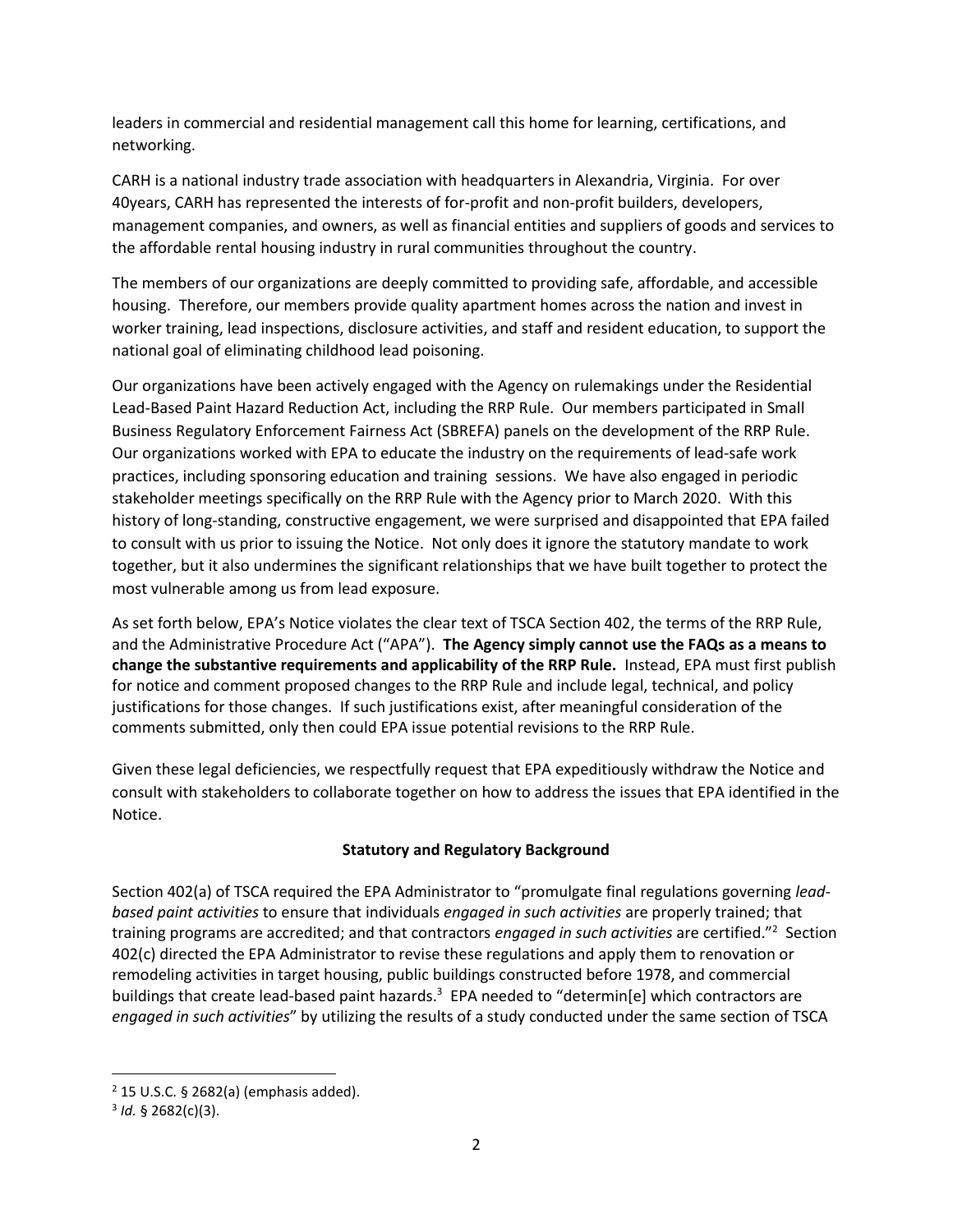and "consult[ing] with the representatives of labor organizations, lead-based paint activities contractors, persons engaged in remodeling and renovation, experts in lead health effects, and others."<sup>4</sup>

Based on this statutory mandate, EPA issued its RRP Rule on April 22, 2008.<sup>5</sup> As the Notice acknowledged, "[w]hen the EPA developed the RRP rule, as required by section 402(c) of TSCA, it defined the scope of the RRP rule based on the circumstances of the renovation, repair and painting activity, rather than the person or entity performing the renovation."<sup>6</sup> Indeed, the relevant regulatory provision states that the RRP Rule "applies to all *renovations performed for compensation* in target housing and child-occupied facilities."<sup>7</sup> EPA identified that one of the primary purposes of the RRP Rule was "to ensure . . . [i]ndividuals *performing renovations* . . . are properly trained; renovators and firms performing these renovations are certified; and the work practices [in the regulation] are followed."<sup>8</sup> Finally, EPA codified a prohibition stating that "no firm may *perform, offer, or claim to perform renovations* without certification from EPA."<sup>9</sup>

The preamble to the RRP Rule also articulated to whom it applies: "[r]enovations . . . are covered *if they are performed by employees of* the renovation contractor, the building owner, *the building manager*, a State or local government agency, a non-profit organization, or the child-occupied facility operator, and the employees receive wages or other compensation for the work performed."<sup>10</sup> EPA further reiterated that "[f]irms covered by this final rule include firms that typically perform renovations, such as building contractors or home improvement contractors, as well as *property management companies or owners of multi-family housing performing property maintenance activities that include renovations* within the scope of this final rule."<sup>11</sup>

In light of these statutory and regulatory requirements, EPA's April 2008 "Response to Public Comments" document provided additional clarity and consistency in the applicability of the RRP Rule.<sup>12</sup> For example, EPA explained that it believed that "rental housing management firms will either become certified firms and employ at least one certified renovator, *or will contract with a certified maintenance company*."<sup>13</sup> Similarly, the Agency stated that "[p]roperty management firms are required to be certified *if they perform renovations* in target housing."<sup>14</sup> Even more revealing, EPA asserted that "[t]he rule does not require any individuals to become trained *unless they are performing renovations*."<sup>15</sup>

<sup>4</sup> *Id.*

<sup>&</sup>lt;sup>5</sup> "Lead; Renovation, Repair, and Painting Program, 73 Fed. Reg. 21692 (Apr. 22, 2008).

<sup>6</sup> 86 Fed. Reg. at 60814.

<sup>7</sup> 42 C.F.R. § 745.82(a); *see also* 73 Fed. Reg. at 21707 ("This rule, like the Pre-Renovation Education Rule, *only applies to persons who perform renovations* for compensation . . . and compensation includes pay for *work performed*.") (emphasis added).

<sup>8</sup> *Id.* § 745.80(b) (emphasis added).

<sup>9</sup> *Id.* § 745.81(a)(2) (emphasis added).

 $10$  73 Fed. Reg. at 21708 (emphasis added).

<sup>11</sup> *Id*. at 21725 (emphasis added).

<sup>12</sup> Attachment A.

<sup>13</sup> *Id.* at 8 (emphasis added).

<sup>&</sup>lt;sup>14</sup> *Id.* at 162 (emphasis added).

<sup>15</sup> *Id.* at 280 (emphasis added).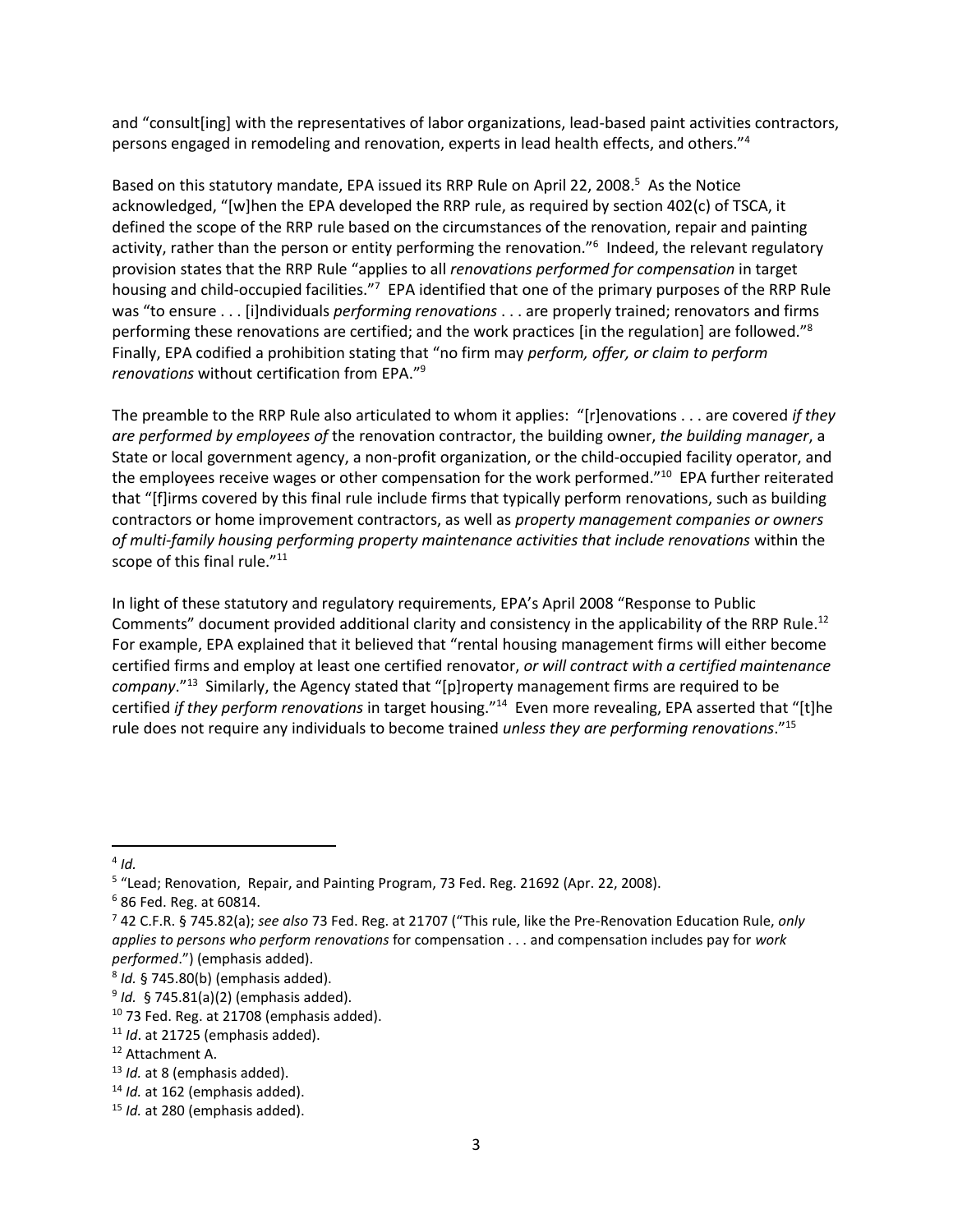#### **The FAQs at Issue**

On November 4, 2021, EPA published its Notice to announce the Agency's intent to withdraw two FAQs related to the RRP Rule—and effectively revise the definition of covered activities—by March 21, 2022.

According to the Notice, the first FAQ to be withdrawn "indicated the EPA's prior statement that a PMC did not need to obtain firm certification for itself or renovator certification for an employee if none of its employees 'do the work' of the renovations."<sup>16</sup> Specifically, this FAQ is as follows:

*Question (23002-13650):* A property management company performs most of the clerical functions of the business, and hires plumbers, electricians, carpenters, etc., for its renovation needs. Does the property management company need firm certification?

*Answer:* A property management company acts as an agent for the landlord and has the same responsibilities as the landlord under the RRP Rule. Therefore, if the property management company uses its own employees to do the work, the property management company must be a certified firm and one of the employees must be a certified renovator. If the property management company hires a renovation firm to perform the renovation, the property management company does not need firm or renovator certification, but the firm the property management company hires must be certified and must perform the renovation using a certified renovator that directs and provides on-the-job training to any workers that are not certified renovators.

The Notice states that the second FAQ to be withdrawn "explained how the EPA would exercise its enforcement discretion under circumstances in which a certified firm hired by the PMC fails to comply with a requirement of the RRP rule."<sup>17</sup> Specifically, this FAQ is as follows:

*Question (23002-18348):* If a property management company hires a certified firm to perform a renovation and the firm violates the RRP Rule, for example, by failing to distribute the necessary materials or keep proper records, which entity is subject to enforcement action, the property manager or the certified firm?

*Answer:* It is the certified firm's responsibility to comply with the requirements of the RRP Rule, and any enforcement action taken would be against the firm.

Created in 2010, these two FAQs are merely consistent with the requirements of TSCA Section 402, the RRP Rule, and the administrative record developed in support for the RRP Rule—in addition to similar information that EPA has posted on its website.<sup>18</sup> Despite this fact, the Notice states that, upon withdrawal of the two FAQs, "the EPA would assess compliance by PMCs with the RRP rule, as it would

<sup>16</sup> 86 Fed. Reg. at 60813.

<sup>&</sup>lt;sup>17</sup> *Id.* Despite the characterization that this FAQ discusses EPA's "enforcement discretion," in reality, the Agency was simply restating the regulatory requirements and obligations of the certified firm. In this scenario, the property management company did not have any responsibility to comply with the RRP Rule, and therefore did not need "enforcement discretion" to avoid any enforcement action.

<sup>&</sup>lt;sup>18</sup> Separate from the FAQs, EPA's website also contains information on how property managers can comply with the RRP Rule. *See* Attachment B at 1 (If property managers or their employees do not conduct RRP activities in a pre-1978 residential building, "then [they should] hire only a Lead-Safe Certified firm for building maintenance, repair, or painting activities that could disturb lead-based paint.")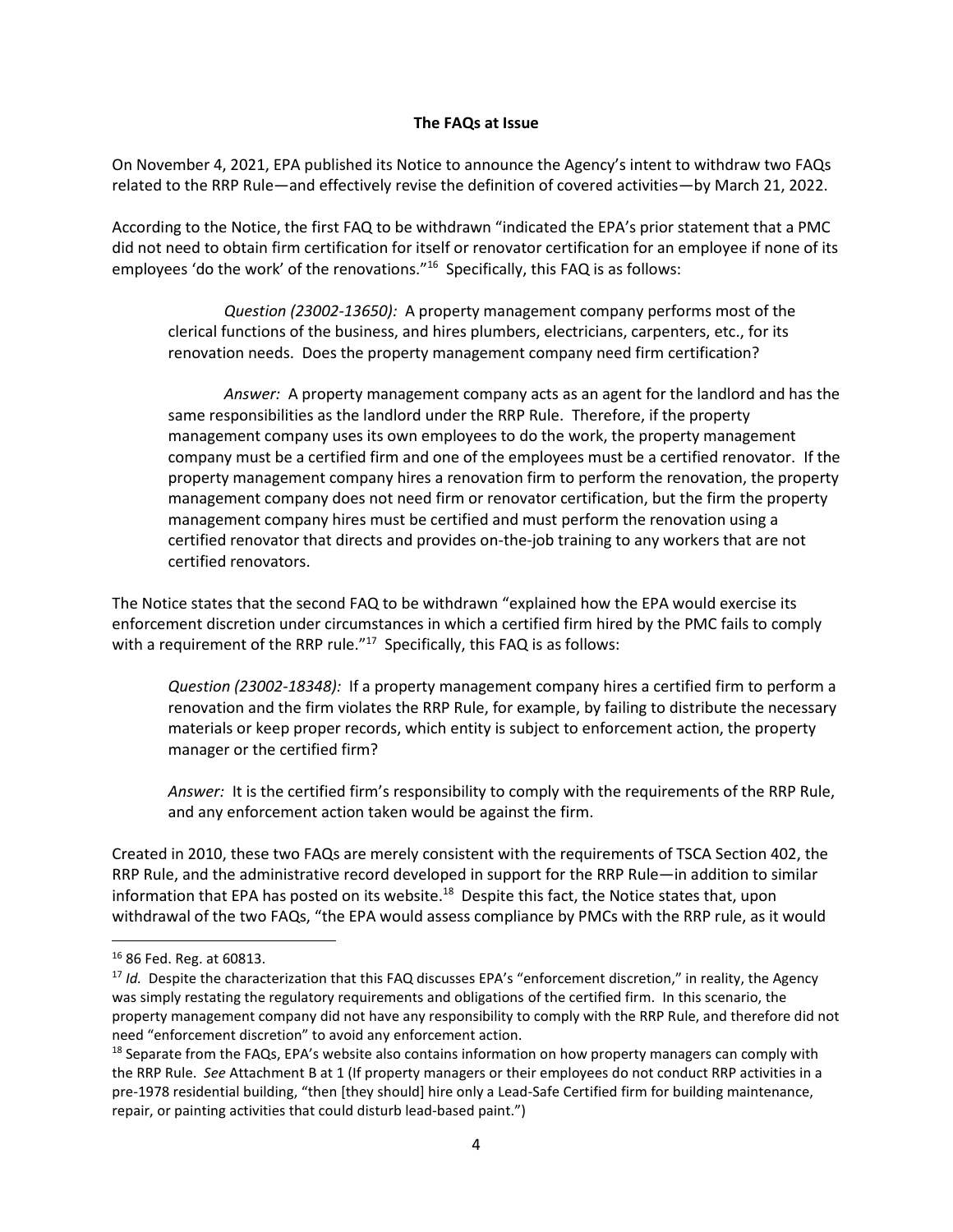for any other entity, according to the broadly applicable language of the RRP rule."<sup>19</sup> The Agency "will evaluate compliance and appropriate enforcement actions on the basis of each case's individual facts and circumstances, and the EPA may exercise its enforcement discretion regarding PMC obligations."<sup>20</sup>

As part of the Notice, EPA provides certain guidance on how the Agency would construe certain actions as "compensation" for renovation, repair, or painting activities. These actions include:

- Soliciting and evaluating contractor bids;
- Granting contractors access to the property;
- Overseeing contractor work on the property; and
- Remitting payment to the contractors. $21$

The Notice asserts that "[c]ompensation of a PMC by the property owner for any of these or similar activities may establish that a PMC is performing a renovation for compensation and must comply with the RRP rule, even if the PMC uses an independent contractor instead of its own employees to do the specific activities that disturb paint surfaces."<sup>22</sup>

#### **Discussion**

With this background and context, it is clear that TSCA and the RRP Rule prevent EPA from requiring PMCs to become certified if their employees do not perform renovation activities that trigger the requirements of the RRP rule. Merely removing two FAQs most certainly does not change the regulatory and compliance obligations of PMCs and any other firm or individual who is the subject of EPA's Notice.

The RRP Rule is unambiguous that it applies only to "renovations performed for compensation."<sup>23</sup> As previously discussed, the preamble to the adoption of the RRP Rule confirmed that it "applies to persons who perform renovations for compensation."<sup>24</sup> The FAQs focused on the meaning of the word "perform" and equated it, correctly, with actually engaging in renovation work (*e.g.*, "do[ing] the work"; "direct[ing] and provid[ing] on-the-job training" to renovation workers). This interpretation is consistent with the plain language of the RRP Rule and the sections of TSCA that it implements. 15 U.S.C. § 2682(a)(1) (directing promulgation of regulations to ensure that "individuals *engaged in* [lead-based paint activities are] properly trained . . . contractors *engaged in* such activities are certified.") (emphasis added); *id.* § 2682(b) (directing promulgation of regulations to ensure "each person who performs for compensation a renovation of target housing" distributes hazard information pamphlets).

The Notice simply and impermissibly attempts to re-write the RRP Rule. While it purports only to rescind the FAQs, the Notice in fact goes further and redefines what it means to "perform" a

<sup>19</sup> 86 Fed. Reg. at 60813.

<sup>20</sup> *Id.*

<sup>21</sup> *Id.* at 60815.

 $22$  *Id.* 

<sup>23</sup> 40 C.F.R. § 745.82.

<sup>24</sup> 73 Fed. Reg. at 21707.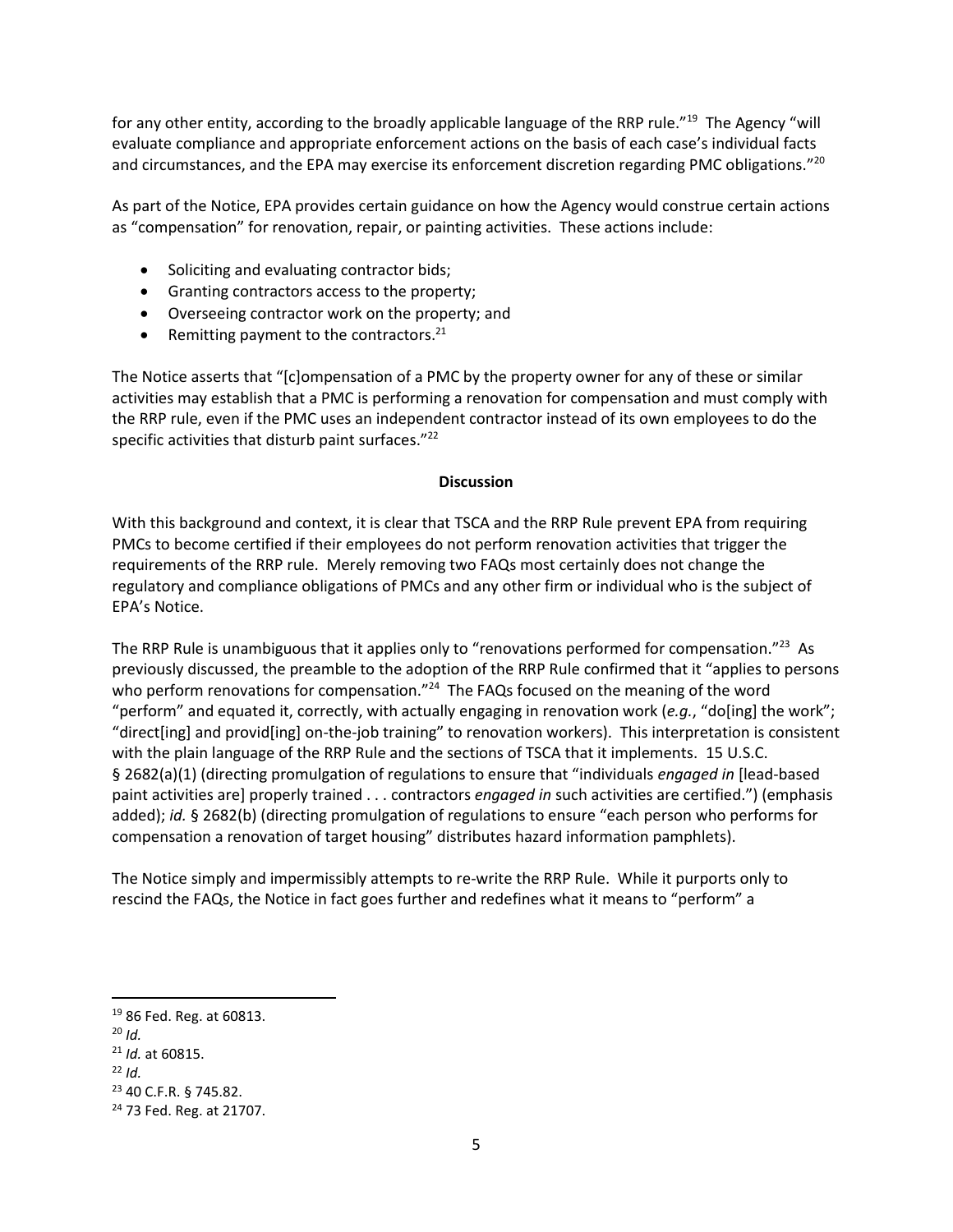renovation.<sup>25</sup> It endeavors to accomplish this goal by suggesting that "performing" the work may also include tasks that are "necessary or even integral to the performance of the work," such as facilitating site access or paying a contractor.<sup>26</sup> Indeed, the Notice states that the applicability of the RRP Rule will be "established" if a PMC merely "performs some other action necessary to ensure the performance of a renovation activity."<sup>27</sup>

The Agency cannot rewrite the RRP Rule in this manner. The combination of the recission of the FAQs and the unequivocal language in the Notice about what will "establish RRP Rule applicability" going forward represents a significant change in scope of covered activities against the backdrop of a regulation duly promulgated through notice and comment. EPA cannot "effectively amend" the RRP Rule without full notice-and-comment procedures. *Ciox Health, LLC v. Azar*, 435 F. Supp. 3d 30, 66 (D.D.C. 2020) (citing *Am. Min. Cong. v. Mine Safety & Health Admin.*, 995 F.2d 1106, 1112 (D.C. Cir. 1993). EPA is explicit in its decree that application of its new interpretation of the RRP Rule will require certain PMCs to obtain certifications that they were not previously required to obtain based solely on the RRP Rule, its preamble, the Agency's Response to Comments, and the FAQs' interpretation thereof. The Notice must undergo full notice-and-comment rulemaking, including development of a new administrative record, because EPA is creating a new burden on PMCs by reasonably leading them to believe that they will suffer adverse consequences if they do not obtain certification. *Ciox Health*, 435 F. Supp. 3d at 66; *cf. Gen. Elec. Co. v. EPA*, 290 F.3d 377, 383 (D.C. Cir. 2002).

EPA's quasi-notice approach is particularly ill-suited to address any concerns the Agency may have over the scope of the RRP Rule.<sup>28</sup> *First*, EPA is relying on its own "experience implementing the RRP Rule" as a changed factual scenario from when it issued the FAQs—without consulting regulated entities who could provide additional facts to address EPA's concerns. *Second*, EPA's longstanding interpretation and application of the RRP Rule "has engendered serious reliance interests that must be taken into account." *See Perez v. Mortg. Bankers Ass'n*, 575 U.S. 92, 106 (2015). Failing to provide more substantive justifications for its change in approach is therefore necessary for the Agency to avoid a finding that the Notice and recission are arbitrary, capricious, and otherwise contrary to law. *Id.*

Finally, EPA is purportedly concerned that an uncertified PMC "might offer to perform renovation, repair, or painting activities . . . and in other cases the PMC might perform an element of the renovation for compensation."<sup>29</sup> Similarly, the Agency's press release states that EPA seeks "to improve compliance

<sup>&</sup>lt;sup>25</sup> EPA's purported new definition is so broad that it would appear to require any homeowner, property owner, real-estate agent, or general contractor to become certified if they hire someone else to perform a renovation or repair subject to the RRP Rule.

<sup>&</sup>lt;sup>26</sup> 86 Fed. Reg. at 60815.

 $27$  *Id.* 

<sup>28</sup> EPA's press release seems to acknowledge this quasi-notice approach: "Through this *proposed action*, the EPA will improve compliance with the RRP Rule in rental properties managed by property management companies and protect tenants from lead exposure." News Release, "EPA to Hold Building Managers Responsible for Lead-Based Paint Safety Requirements," [https://www.epa.gov/newsreleases/epa-hold-building-managers-responsible-lead](https://www.epa.gov/newsreleases/epa-hold-building-managers-responsible-lead-based-paint-safety-requirements)[based-paint-safety-requirements](https://www.epa.gov/newsreleases/epa-hold-building-managers-responsible-lead-based-paint-safety-requirements) (emphasis added). The press release also indicates that EPA leadership may fundamentally misunderstand the scope of the RRP Rule: "Holding property management companies accountable for the same lead safe work practices that other firms are held to is an important step towards ensuring all communities are protected from the dangerous health effects of lead." *Id*. As previously noted, the preamble to the RRP Rule expressly acknowledged that PMCs are covered by the requirements *if* they perform renovations that fall within the scope of the regulations. 73 Fed. Reg. at 21725 (emphasis added). <sup>29</sup> 86 Fed. Reg. at 60814.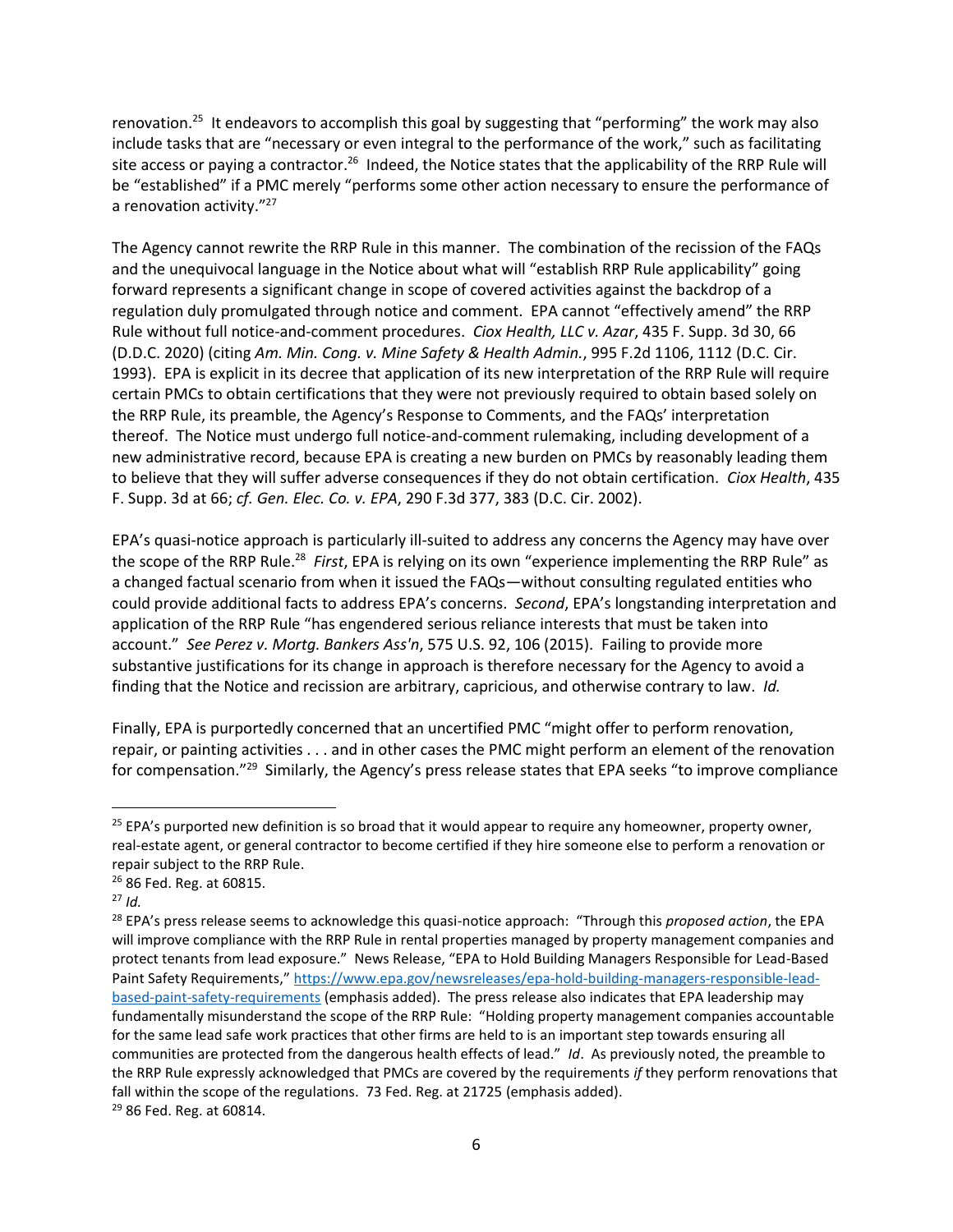and strengthen enforcement" against PMCs "that perform, offer, or claim to *perform regulated renovations without certification*. <sup>30</sup> If EPA is concerned about known (but not publicly disclosed) violators of the RRP rule, the Agency already has the enforcement tools to pursue these actors. And if EPA believes that the current terms of the RRP Rule inhibit enforcement, the Agency certainly knows how to overcome such obstacles. Indeed, EPA's Draft Lead Strategy stated that "EPA will address gaps in selected Agency policies pertaining to lead-safe work practice standards and other lead-based paint requirements that create barriers to more effective enforcement, *such as revisiting the RRP rule*."<sup>31</sup>

The subliminal message in the Notice, however, portrays PMCs as nefarious companies who "hire smaller, uncertified firms to conduct RRP activities" as a means to avoid liability and cut costs. Nothing could be further from the truth. In reality, our members have a strong interest in using properly trained and certified firms and workers to carry out RRP activities as these activities, if improperly performed, may result in the creation of lead hazards that would threaten the health and safety of our residents and staff. PMCs frequently use specially trained experts to carry out tasks on legacy building components that are now recognized to be hazardous (*e.g.*, lead and asbestos). Moreover, it would be economically irrational for PMCs to cut costs by hiring uncertified contractors at the risk of exposing themselves to potentially far more significant liability for related lead hazards.

# **Conclusion**

NMHC, NAA, NAR, and IREM® are more than willing to collaborate with EPA to discuss the Agency's experience enforcing the RRP Rule and assist the Agency with outreach to improve compliance. EPA, however, appears to be incorrectly conflating two unrelated issues—noncompliance by lead-paint renovation firms and a desire to revise the RRP Rule in a manner that would more broadly regulate PMCs. As discussed above, EPA already possesses sufficient authority to pursue violations of the RRP Rule and should use this authority when it identifies the violations alleged in the Notice. We respectfully request that EPA rescind its Notice and, as TSCA requires, consult with stakeholders prior to taking any regulatory action.

NMHC, NAA, NAR, and IREM® would appreciate a response from EPA by Friday, December 17, 2021, as it would be in everyone's best interests to resolve this matter expeditiously and efficiently. The Notice's expectation that PMCs will use the 135 days from the date of publication to obtain any needed certification requires such a swift response.

<sup>&</sup>lt;sup>30</sup> News Release, "EPA to Hold Building Managers Responsible for Lead-Based Paint Safety Requirements," [https://www.epa.gov/newsreleases/epa-hold-building-managers-responsible-lead-based-paint-safety](https://www.epa.gov/newsreleases/epa-hold-building-managers-responsible-lead-based-paint-safety-requirements)[requirements](https://www.epa.gov/newsreleases/epa-hold-building-managers-responsible-lead-based-paint-safety-requirements) (emphasis added).

<sup>&</sup>lt;sup>31</sup> "EPA Strategy to Reduce Lead Exposures and Disparities in U.S. Communities," p. 19, [https://www.epa.gov/system/files/documents/2021-11/updated-public-comment-draft-lead-strategy-11-16-](https://www.epa.gov/system/files/documents/2021-11/updated-public-comment-draft-lead-strategy-11-16-2021.pdf) [2021.pdf](https://www.epa.gov/system/files/documents/2021-11/updated-public-comment-draft-lead-strategy-11-16-2021.pdf) (emphasis added).